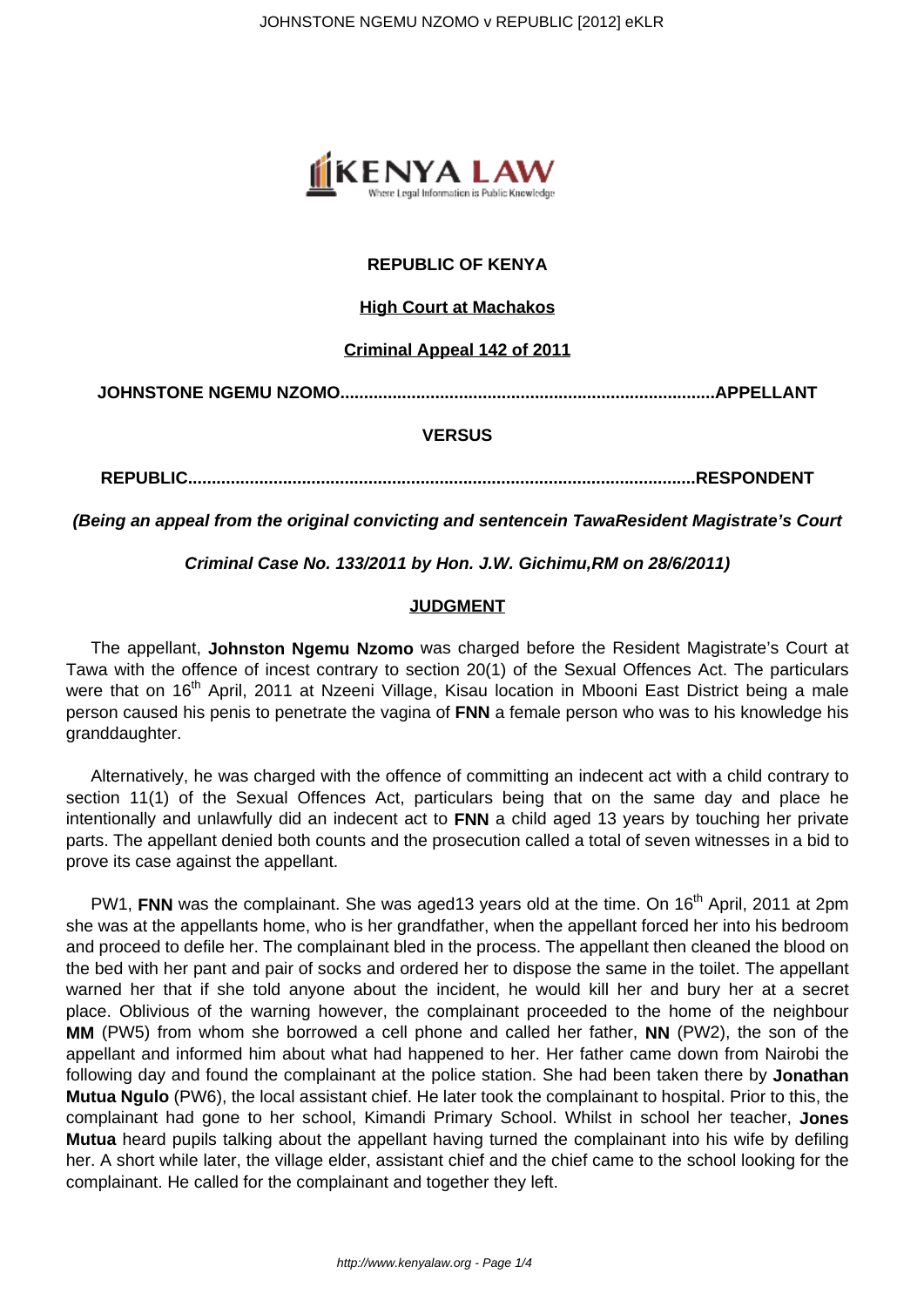PW5. MKM is a neighbor to the complainant. On 17<sup>th</sup> April, 2011 she noticed that the complainant was walking with difficulties and crying. When she enquired, the complainant told her that the appellant had defiled her. She then called the complainant's father who also talked to the complainant.

PW6, **Jonathan Mutua**, the assistant chief of Ngoni sub-location, on 17<sup>th</sup> April, 2011 he received a call from the complainant's father who informed him that the appellant had defiled his daughter. He threatened to kill him unless he was arrested immediately. He visited the complainant's school and picked her. He also arrested the appellant and took him to Mbumbuni Police Station and left them there. On the way back he met the complainant's father. The complainant was subsequently taken to hospital.

She was examined by **Geoffrey Mutua** (PW4) a clinical officer at Kisau sub-district hospital. His examination revealed a haematoma on both labia majora. Her hymen was ascent. There was a whitish discharge. From the high vaginal swab, he noted mortal spermatozoa. His conclusion was that there was evidence of penetration because of high vaginal swab and because of the haematoma on both labia majora.

When put on his defence, the appellant denied the offence. He said that he had been framed because of a land dispute.

The court had having carefully considered the evidence tendered by the prosecution and the appellant, found the prosecution case against the appellant proved beyond reasonable doubt, convicted him and sentenced him to life in prison.

Aggrieved by the conviction and sentence, the appellant lodged the instant appeal on 5 ground to wit;-

§ That the learned magistrate erred in law and fact by convicting him without considering that the evidence tendered was contradictory,

§ That there was bad blood between PW1, PW2, PW3 and the appellant over land,

§ Ehen there was no evidence linking the appellant to the alleged offence

§ key witnesses were not called and his constitutional rights had been violated

When the appeal came before me on  $25<sup>th</sup>$  June, 2012 for hearing, the appellant submitted and pleaded that this court should release him as he was framed with the case due to disagreements over land, the complainant was his granddaughter whom he had brought up. He could not therefore have committed on her the act complained of.

**Mr. Mukofu,** learned State Counsel responded on behalf of the state. He vehemently opposed the appeal by submitting that circumstances favoured positive identification. The offence was committed in broad daylight. This was a case of recognition. The age of the complainant was proved. The evidence of the complainant was corroborated by 2 witnesses, a clinical officer and MKM**.** The appellant's conviction was therefore safe.

As required of me as a first appellate court, I have subjected the evidence tendered at the trial to afresh and exhaustive re-evaluation and or assessment so as to reach my own independent conclusion as to the guilt of the appellant.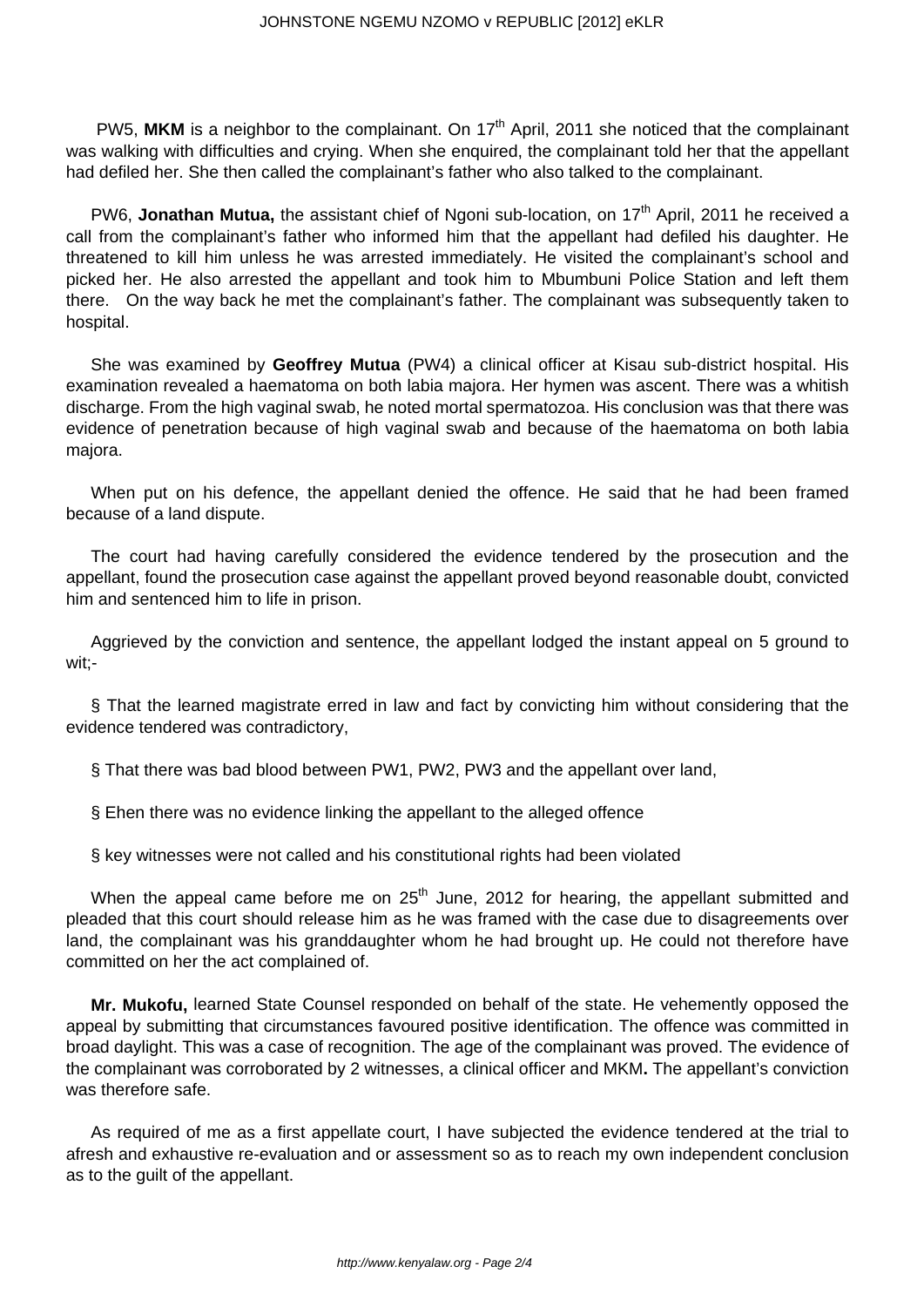It is common ground that the complainant is a granddaughter to the appellant. The appellant admits that much. So that if the appellant indeed had sex with the complainant, then he was obviously committing the offence of incest charged. It is also common ground that the complainant was sexually assaulted. Her own evidence was corroborated in material particulars by the evidence of the clinical officer and the neighbour. The clinical officer testified that he examined the complainant and noted tenderness on the thigh region. More important, the complainant had a haematoma on her labia majora. There was also whitish discharge from the complainant's private parts and presence of spermatozoa. The clinical officer too formed the opinion that as a result of his examination, the complainant was penetrated. It is instructive that the clinical officer examined the complainant on 18<sup>th</sup> April, 2011. This was hardly 2 days after the incident, so that the injuries were fresh.

The complainant's neighbor, MKM testified that on 17<sup>th</sup> April, 2011 she left for church. On the way she saw the complainant walk in pain. When the complainant entered the church, she chose to sit alone at the corner with her legs wide apart. At about 5.30 p.m. she met again with the complainant seated in a farm. She called her and noted that she had been crying. On asking her she owned up and told her that she had been sexually assaulted by her grandfather. No doubt, the behaviour of the complainant was consistent with that of a person suffering from a traumatic experience. Given that she was behaving that way, hardly a day after the incident, it can only mean that indeed the incident did occur.

The issue then is who committed the act on the complainant. The complainant maintained that it was her grandfather, the appellant who did so. The appellant however, vehemently denies and points to being set up in the case over land. However, as correctly observed by the learned magistrate in the judgment, the appellant did not tell the court who was it that had framed him and or whom he had a land dispute with. I may also add that the appellant did not tell the court the genesis of the land dispute if at all. I also doubt very much, that someone would go to the extent of injuring the complainant in her private part merely to set up the appellant. There was presence of spermatozoa in the private parts of the complainant. Would someone have sexually assaulted the complainant merely to frame the appellant with the case" I have my doubts. If that had been the case, the complainant would have been a willing participant. However, from her evidence tendered, the act was involuntary. The clinical officer confirmed the fact of the sexual assault. If indeed it was a set up, what power could the person involved in the set up have had over the clinical officer as to prevail upon him to testify falsely against the appellant" All said and done, I do not think that the appellant was at all set up in the case. Just like the learned magistrate, I find this defence a mere afterthought concocted by the appellant to escape from the consequences of his mischief.

The offence was committed place in broad daylight. Infact it was about 2pm. The appellant and complainant are close relatives. The appellant is a paternal grandfather to the complainant. During the incident, they were in close proximity. Therefore, the circumstances obtaining favoured positive recognition of the appellant by the complainant. Indeed this was a case of recognition as opposed to visual identification of the appellant. The evidence of the complainant as to what transpired was clear and consistent. It is not the kind of evidence that will have been given by a person who did not undergo the harrowing experience, or one who had been coached as the appellant wanted the court to believe. She could not have conjured up the evidence of the appellant taking her underpants and his pair of socks which he had used to clean the blood on the bed and ordered her to dispose off the same in the toilet. At her age, she could not have just come up with such a story. It must have been true. The flow of the complainant's evidence was such that she could not have been tutored on what to say. Even under cross examination, she remained consistent.

On the whole, I am satisfied just like the learned magistrate, that the appellant committed the offence. His conviction was not in doubt at all. The age of the complainant was proved by cogent